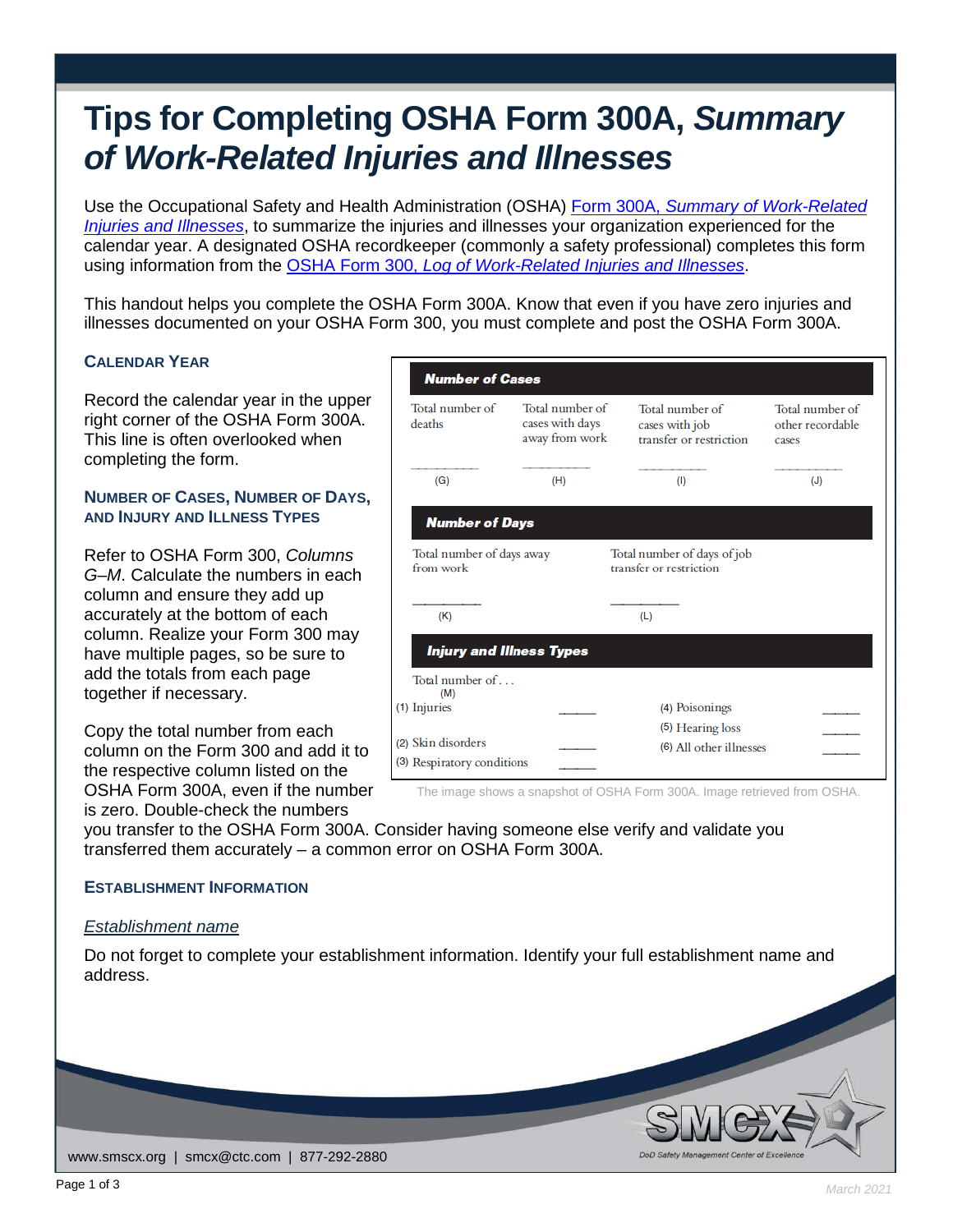## *Industry description*

Briefly describe your organization's primary work activity. Identify either your Standard Industry Classification (SIC) or North American Industrial Classification System (NAICS) code. List the entire 4- digit SIC or 6-digit NAICS code<sup>[1](#page-1-0),[2](#page-1-1)</sup> your organization uses. Be sure your organization's industry description aligns with whichever SIC or NAICS code you choose. Look up your NAICS code and associated description at the [United](https://www.census.gov/naics/)  [States Census Bureau.](https://www.census.gov/naics/)

### *Employment information*

Calculate your organization's:

- Annual average number of employees
- Total hours worked by all employees last year

| <b>Street</b>                                                    | <u> 1980 - Johann John Stone, mars eta biztanleria (</u>                                                           |
|------------------------------------------------------------------|--------------------------------------------------------------------------------------------------------------------|
| City                                                             |                                                                                                                    |
| Industry description (e.g., Manufacture of motor truck trailers) |                                                                                                                    |
|                                                                  | <u> 1990 - Johann John Stone, mars et al. (</u><br>Standard Industrial Classification (SIC), if known (e.g., 3715) |
| OR                                                               |                                                                                                                    |
|                                                                  | North American Industrial Classification (NAICS), if known (e.g., 336212)                                          |
| Worksheet on the back of this page to estimate.)                 | . __ __ __ _<br><b>Employment Information</b> (If you don't have these figures, see the                            |
| Annual average number of employees                               |                                                                                                                    |
| Total hours worked by all employees last year                    |                                                                                                                    |

The image shows a snapshot of OSHA Form 300A. Image retrieved from OSHA.

Reach out to your Human Resources representative to help identify the figures

needed for the calculations. Gather information for the last calendar year:

- Total number of employees at your organization paid in all pay periods (be sure to include all full-time, part-time, temporary, seasonal, salaried, and hourly workers)
- Number of pay periods
- Number of full-time employees
- Number of hours worked and overtime hours for all employees:
	- o Include hours for all full-time, part-time, temporary, seasonal, salaried, and hourly workers, as well as volunteers $3,4$  $3,4$  $3,4$
	- o Do not include vacation, sick leave, holidays, or other non-work time

Estimate your data when you cannot gather specific information.

www.smscx.org | smcx@ctc.com | 877-292-2880

<span id="page-1-0"></span>l NAICS uses a 6-digit coding system to identify and classify industries. The first two digits designate the sector, the third designates the subsector, the fourth designates the industry group, the fifth designates the NAICS industry, and the sixth designates the national industry. <sup>2</sup> The Bureau of Labor Statistics (BLS) does not always publish the full 6-digit NAICS code (it depends on the data BLS gathers from the

<span id="page-1-1"></span>industries each year). Try to match the entire 6-digit NAICS code for your industry when you compare your injury and illness incidence rates against the industry average. If you cannot match all 6 digits, match the first 5. If you cannot match 5 digits, match the first 4, and so on. [29 CFR 1960.73\(c\)](https://www.osha.gov/pls/oshaweb/owadisp.show_document?p_table=STANDARDS&p_id=11307) also requires federal agencies to separately track the total number of hours worked by volunteers when they experience

recordable injuries and illnesses to volunteers. 4

<span id="page-1-3"></span><span id="page-1-2"></span>According to 29 CFR 1960 regulations, federal agencies consider volunteers to be "employees.[" OSHA 29 CFR 1904.31](https://www.osha.gov/laws-regs/regulations/standardnumber/1904/1904.31) requires you to record injuries and illnesses of "employees," meaning you would include them when you calculate hours worked and overtime hours.